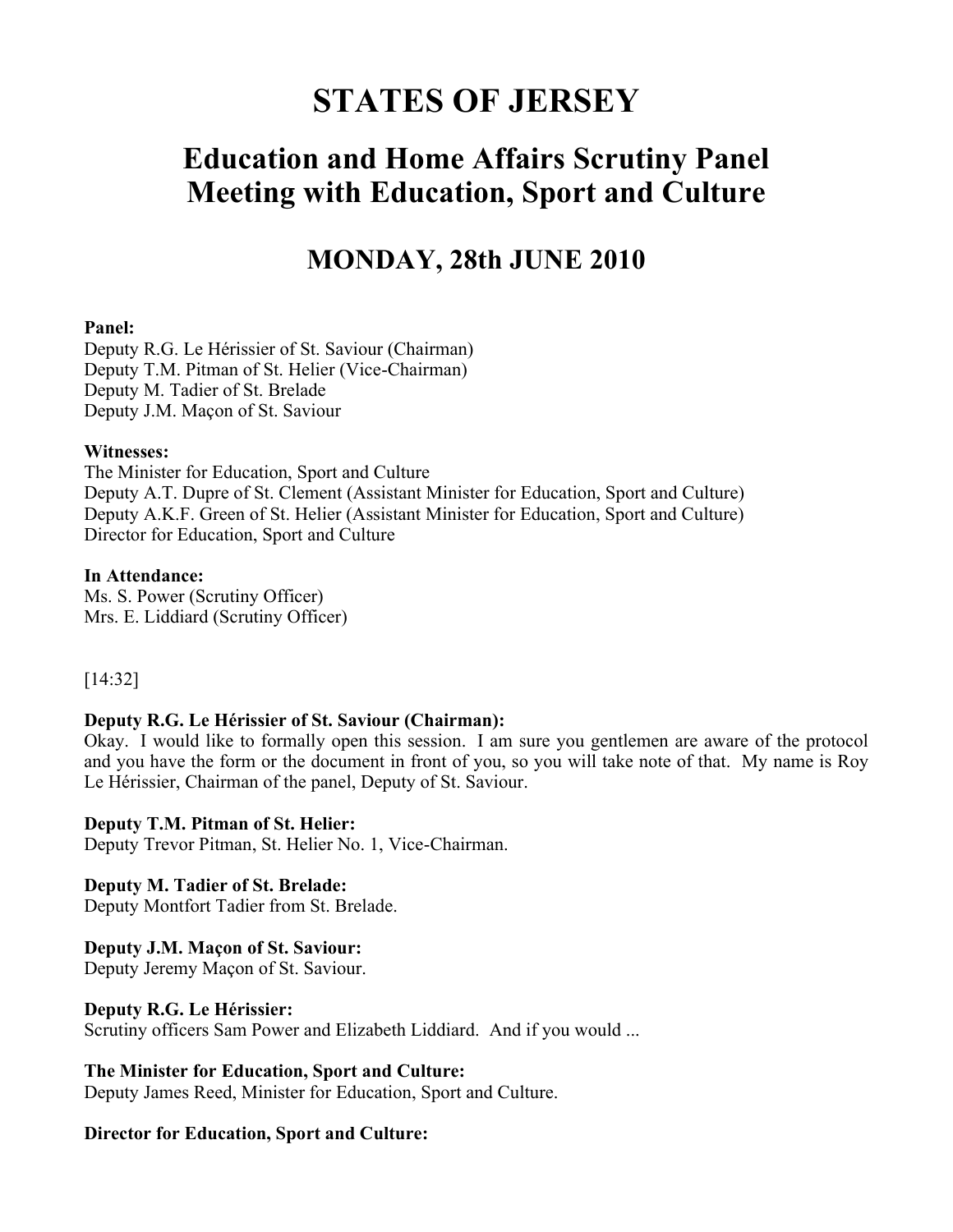Director, Education, Sport and Culture.

# **Assistant Minister for Education, Sport and Culture:**

Anne Dupre, Deputy of St. Clement, Assistant Minister.

# **Deputy R.G. Le Hérissier:**

Thank you, and I thank the media in all its manifestations for coming and members of the public. So, what we are going to do, we are going to have a general review first of the approach the Minister and the department has taken to cuts and then we will zero in on a few specific cuts which have been mentioned or, indeed, the few non-cuts, as the case may be, why you have chosen not to cut as well as what you have chosen to cut. So, just to kick things off, how has the department set about prioritising the various areas that account for its expenditure?

# **The Minister for Education, Sport and Culture:**

Well, I think it is worthwhile to cover a little bit of the background. Following my election as Minister for Education, Sport and Culture, I recognised that one of our primary aims was to develop a strategic plan for the department for the next 15-20 years. Also in the Strategic Plan we recognised that there was a need to ensure that we were providing the correct services that met the needs of the Island. As such, working alongside and with my department we have undertaken a number of what I would term very major reviews to look at the services we provide with the aim of ensuring that they were fit for purpose not only in the immediate future but on the medium and longer term. Once that process ... obviously that process had already been started when a further decision was made to carry out a comprehensive spending review with the specific aim of identifying savings which are targeted to deliver in total approximately £50 million. It has been a challenge to the department and to myself to manage that process alongside the major reviews that we are undertaking, in particular and due primarily to the timescale set for the comprehensive spending review. As such, as you have already mentioned, we have identified approximately £1 million worth of savings that are identified within the business plan, but equally another sum of £1.2 million has been underlined as the target to deliver the full 2 per cent savings that has been suggested that we should make, which each and every department, I should say, is expected to make. That is the, if you like, background to our current position.

# **Deputy R.G. Le Hérissier:**

So, Mr. Minister, when you looked at your priorities, you presumably now having been in post for 18 months or whatever, you must have obviously picked up an idea of where you felt cuts could possibly be implemented. So what areas did you feel merited further study?

# **The Minister for Education, Sport and Culture:**

Well, first of all, my priority is to ensure that we provide the correct services that meet the needs of the population and the Island as a whole, in particular education. As you are well aware, the major reviews that we are undertaking around the provision of education will hopefully guide us and allow the public and yourselves to be part of that decision-making process. With regard to priorities linked to the £1 million that we have already identified as saving, the initial point that I made clear to my department was that I did not want the savings to impact on frontline services and where possible the savings should reflect that view. I believe that that is the case. Also I acknowledge that any savings will have ... or any proposed cuts, if you like, can and will have an impact on certain individuals and different groups. My aim was to minimise the impact of such savings while endeavouring to deliver services in a costeffective manner.

# **Deputy R.G. Le Hérissier:**

When you said it would have an impact even though you were minimising, could you tell us areas where you felt it would have an impact?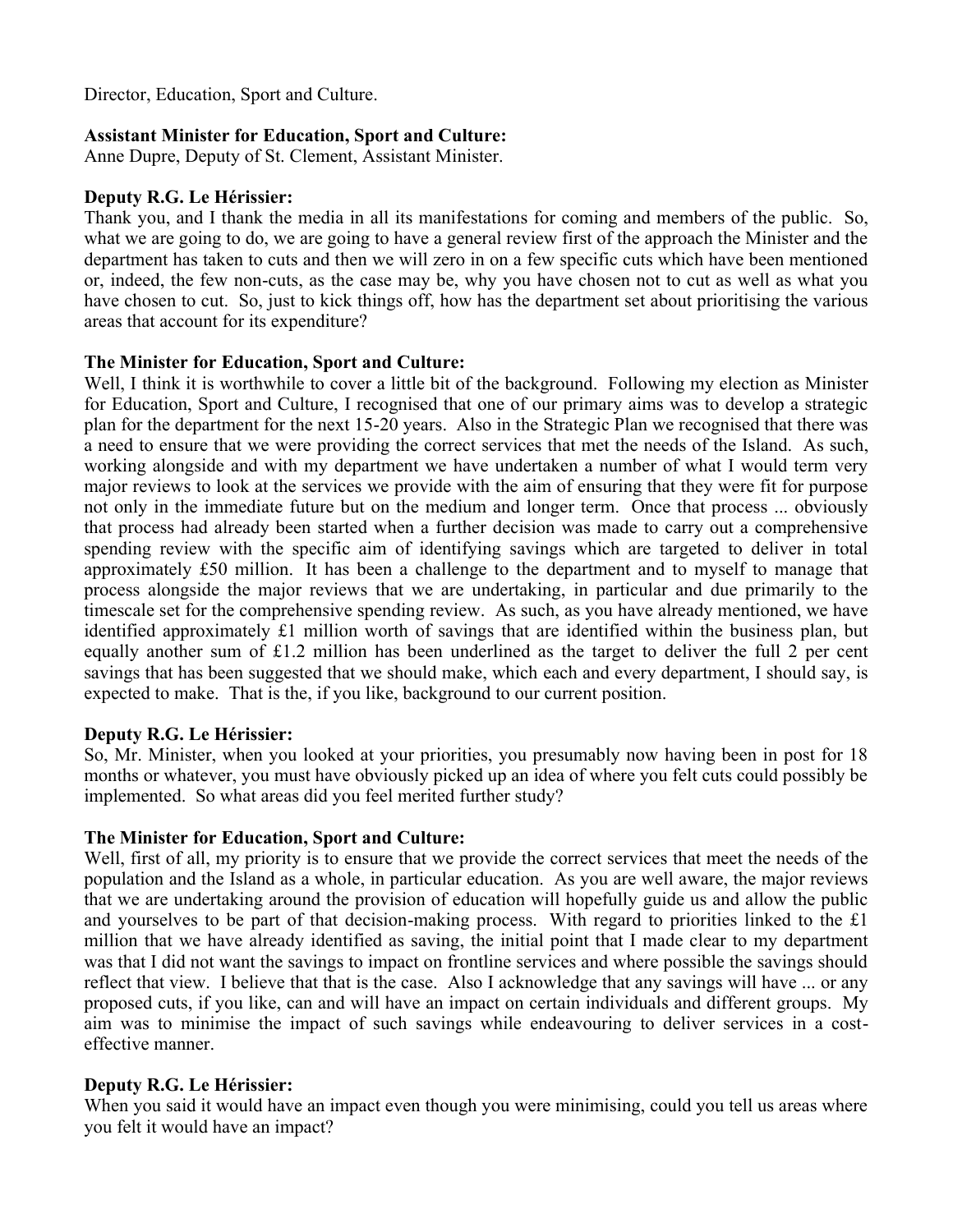# **The Minister for Education, Sport and Culture:**

Well, every area, I think, in truth.

# **Deputy R.G. Le Hérissier:**

Well, where it would have an impact perhaps less painful than other areas?

# **The Minister for Education, Sport and Culture:**

I think that we have to recognise that people get used to a particular service or provision or initiative and sometimes it is difficult for people to look past the proposed change and see that actually there are occasions where the change can be good. I will touch on the lifeguard issue because that is bound to come up. I think I made it perfectly clear in the States that my intention is not to put anybody at risk, the last thing on my mind. I believe that it is worth looking at options to provide the right cover in alternative ways and hence the reason why that was one of the savings that were put forward. It was not designed, I hasten to add, and none of the savings have been designed to be what other people might term as shroud waving. They are real, genuine attempts to reduce the cost of providing the services without - and I would underline without - impacting on the frontline services.

# **Deputy R.G. Le Hérissier:**

You have ring-fenced certain areas like higher education fees and obviously you are going to propose that heritage gets more money in your proposition. To what extent ... by having done this, to what extent are you making it harder for the other services in that they have to offer up more of these cuts?

# **The Minister for Education, Sport and Culture:**

For a start, the rationale behind the savings was unlike some departments I was not and still am not prepared to see sort of a general cut across the board. I think we need to acknowledge what services are important, what the public believe are essential both to themselves and to the Island and then determine how we continue to provide those services. I am equally aware, as I am sure you all are, that although we are looking to deliver services in an efficient and effective manner, there are known spending pressures which need to be dealt with. I am pleased that you raised the point with regard to higher education funding. I was rather astonished that when I reviewed the funding provided for higher education it had actually been devalued over quite a long period of time and, indeed, in 2009 an additional £900,000 was removed from that support. It was then that I made the statement which I absolutely stand by that I am not prepared to see that support devalued further. Equally, alongside of that, we have introduced a review to look at how we provide and support people in higher education both now and in the future. There are additional challenges that have come to our attention in recent times, and that is the pressure to reduce the cost of U.K. (United Kingdom) Government support to universities and that may or may not have an impact on our costs. So, we are trying, I suppose, in summary, to balance the need to deliver services in a cost-effective manner with ensuring that those services are correct and meet the needs of the people, and that known spending pressures where we need to further invest in some of our services is provided for.

# **Deputy T.M. Pitman:**

You said a few minutes ago ... you seemed to be confirming that your view that a blanket approach to cuts across all departments is a mistake in Whitehall.

# **The Minister for Education, Sport and Culture:**

I think it is a blunt tool and I think that the Comptroller and Auditor General a number of years ago in a report basically agreed with that view. I do think that a discussion ... and I believe it starts here with the Scrutiny Panels and the various departments. A discussion needs to be had on what services we believe should be provided and how they are provided and in what manner. If we can have a full and open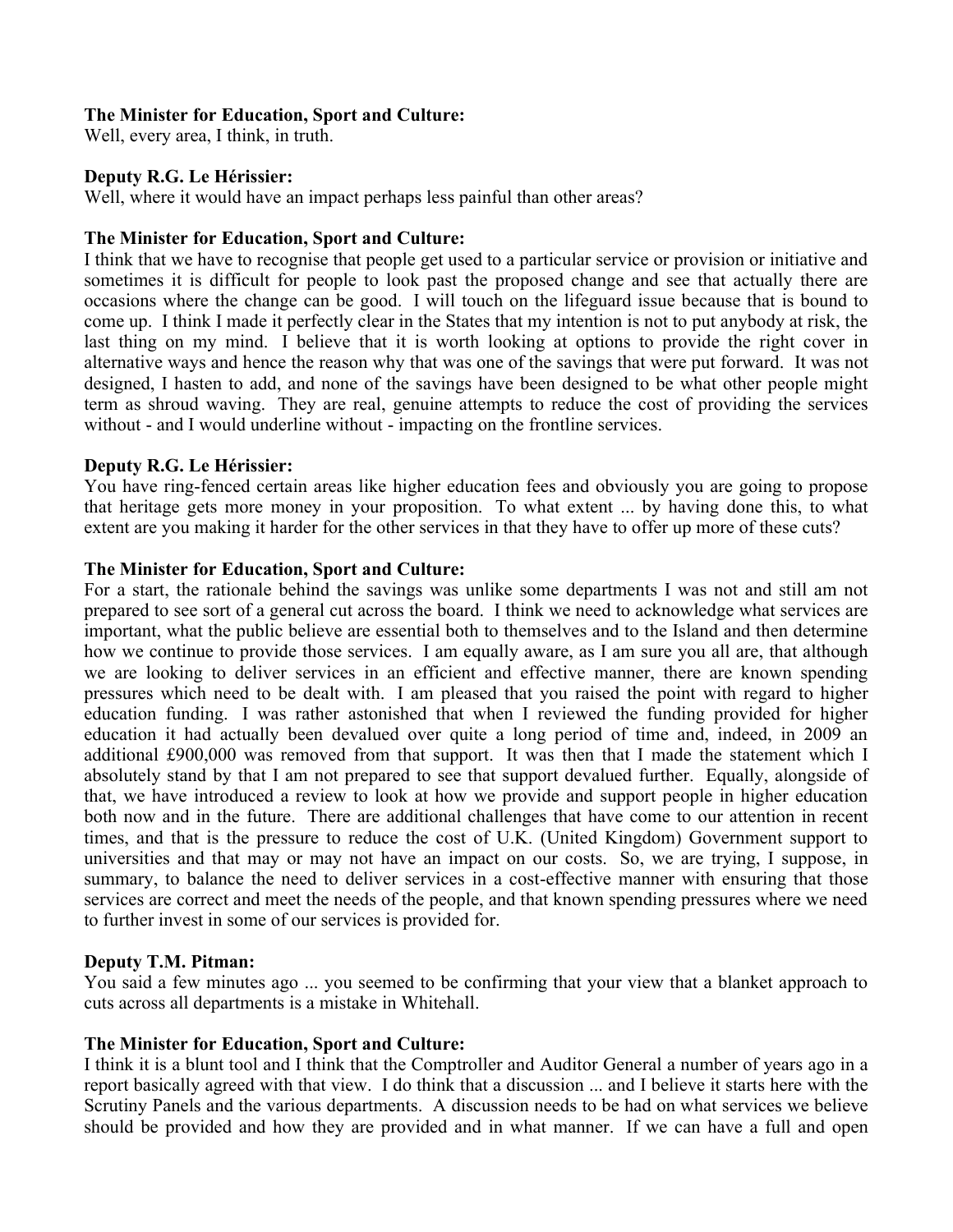discussion about those matters ... and to come back to why we have undertaken the reviews that we have, it is to do just that. We need to have that dialogue. We need to have that discussion. We need to include and encourage people to be involved in that decision-making process because if we make the wrong decision, which I am extremely mindful about, in the short term, it could have some long-term negative impacts both in the medium and the longer term. So, I suppose call me cautious but I am certainly an individual that prefers to rely on solid evidence and information to make my decisions and that is the process that I have chosen to follow in this area.

# **Deputy T.M. Pitman:**

I think we would support you but has that placed you at loggerheads then with the Council of Ministers?

# **The Minister for Education, Sport and Culture:**

No, I think that there is a recognition by all the Council of Ministers that ... and again, it is a balancing act. We know that there are real issues, funding issues, financial issues, that the Island faces. We also know that the public do not out of choice or would not out of choice choose to pay increased taxes and require government to ensure that they are delivering the services effectively that they require. I think that we need to allow that discussion to happen.

[14:45]

# **Deputy T.M. Pitman:**

But if you are fighting your corner perhaps a bit more stridently than some of your colleagues surely that is not sitting very well.

# **The Minister for Education, Sport and Culture:**

I do not believe that is ...

# **Deputy T.M. Pitman:**

Is that going to cause more cuts to be made in other departments if you manage to fight your corner very well?

# **The Minister for Education, Sport and Culture:**

I do not believe I am fighting my corner. I am saying ... I am putting a view forward to the Council of Ministers about my department and the services we provide and I am well aware that other Ministers are doing the same, including the Minister for Treasury and Resources I hasten to add.

# **Deputy T.M. Pitman:**

I do not mean that in a negative connotation. I think you are right to be fighting your ... the cause of young people particularly.

# **The Minister for Education, Sport and Culture:**

I am mindful of the responsibilities that I have as Minister for the department and the ultimate decisionmaker, recognising that although I am the ultimate policy decision-maker perhaps, the States will ultimately judge me.

# **Deputy M. Tadier:**

Your analogy about blunt tool I thought was very interesting because the trouble with blunt tools is often that you end up cutting where you do not mean to. Could you think of a sharper tool that if you were the Minister for Treasury and Resources, a different approach that you would take rather than the unilateral cuts right across the board?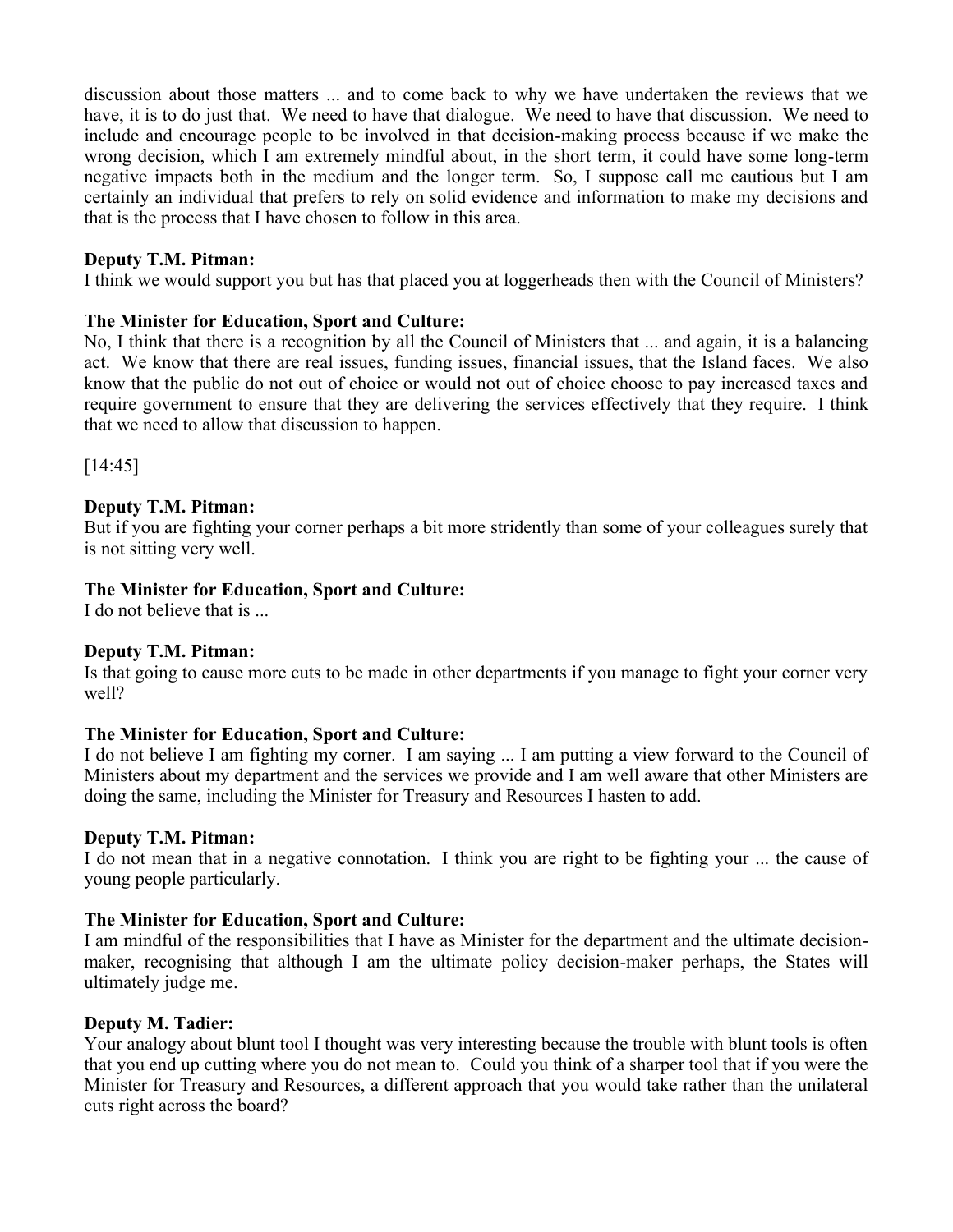# **The Minister for Education, Sport and Culture:**

I think that I have had many discussions with the Minister for Treasury and Resources as he has with other Ministers about the comprehensive spending review and how it is delivered. As I say, he is trying to balance the need for reducing costs in the short term with dealing with the longer term issues. He also recognises that proper discussion needs to take place, public involvement in this process, because we need to learn from our mistakes. The mistakes in the past were that in I think it is 2004-05 a similar process was followed, although it was not called a comprehensive spending review, and targets were set, departments were required to go and meet those targets, and unfortunately I think due to lack of public involvement perhaps those savings were not fully realised. Again, in the emerging issues document that the Comptroller and Auditor General wrote, it identifies perhaps the mistakes of the past, and I am hoping and I believe that we need to learn from that where we can and move forward.

# **Deputy M. Tadier:**

Is there a risk - I imagine there would be - for any organisation taking part in a comprehensive spending review that you go in there looking for cuts and actually you find areas where you think we could really do with extra money here to make the system more efficient or more ...

# **The Minister for Education, Sport and Culture:**

Absolutely.

# **Deputy M. Tadier:**

Can you give examples of where that may have happened?

# **The Minister for Education, Sport and Culture:**

I think, I mean, we just mentioned about higher education. Let us move on to Jersey Heritage Trust. I mean, everybody knew. To be honest, yes, we have undertaken 3 separate reports, one by the Comptroller and Auditor General, one by BDO Alto, and one by a locum to show that I suppose again I have the evidence to base decisions on, but generally everybody was well aware that Jersey Heritage Trust was in financial difficulty. Everybody was well aware that we had a cultural strategy that was not properly funded and sufficient resources had not been allocated for it. As such, we have ... as you mentioned, I am bringing forward a proposition to place Jersey Heritage Trust on a firm footing. I am well aware that there could easily be within the range of services that we provide other areas which may need additional funding.

# **Deputy M. Tadier:**

Is that not a contradiction? If every Minister does this and says: "Actually, there is an area I need more funding", Ministers who have all unilaterally agreed to the Business Plan and Strategic Plan and to the constraints imposed with that, and then to say: "There is not enough for our department", if that happened right across the board that would be a problem, would it not?

# **The Minister for Education, Sport and Culture:**

Well, no, because I think it is part of a dialogue that needs to take place. If we are going to be an open and transparent government we need to be honest about the issues and pressures that we face. We also need to be honest if we think we can do things better. We should not be complacent, and I think that is why targets have been set and we are all signed up to them, but ultimately, as I say, we have a responsibility to this Island and in particular to the young people and not so young perhaps that we are providing education for that we actually meet their needs. Because if we do not, then the pressures will be for more people to come to the Island to fill the vacancies and the job opportunities that are available, increased pressures on infrastructure and so on and so forth. We cannot just look and have an isolated view on a particular area in detail without actually standing back and also looking at the big picture. I think that is a responsibility for us all.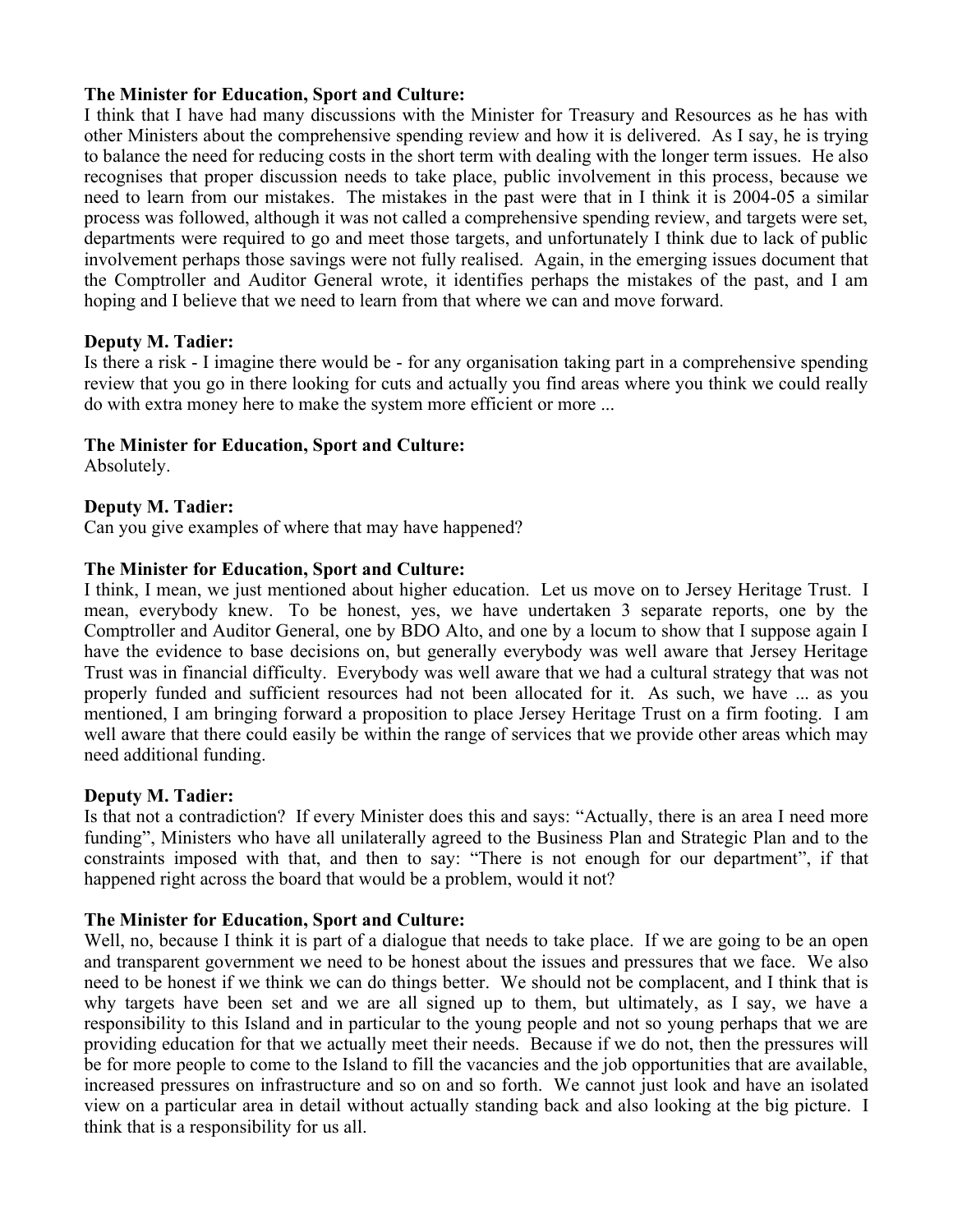# **Deputy J.M. Maçon:**

Just to go over this again, Minister, because I have not quite captured it, how did you go about prioritising the various areas? How did you come to this decision? What was the process behind it?

#### **The Minister for Education, Sport and Culture:**

It started with a number of directions, if you like, putting it nicely. **[Laughter]**

#### **Deputy R.G. Le Hérissier:**

Who were the directions from?

#### **The Minister for Education, Sport and Culture:**

The directions were from the Minister, absolutely, to his department officers which basically said: "Okay, this is a requirement. This is a matter that I have signed up to. However - and I will go through them again - one, I do not want to critically see any impact on frontline services. I want you to identify areas where you think we can do things better, recognising the timeframe involved. Thirdly, we are not going to second guess any of the current reviews and the outcomes of those reviews that we are undertaking because otherwise that would compromise not only a particular review but the whole review process." I am absolutely determined, and I will keep reinforcing this point, that I want the involvement of this panel, I want the involvement of the public, I want the involvement of our workforce, as we determine how we provide primary education, secondary education, higher education funding, vocational training, both now and in the future.

#### **Deputy R.G. Le Hérissier:**

We are trying, as you know, Mr. Minister, to get to the bottom of what ... **[Laughter]** which is slightly lengthy, the bottom of how you are dealing with the process. Did you, for example, say these are the big discretionary spenders in the department? In other words, the more people ... the more we open a service up, the more people use it and the more we cannot control the money. Some people say nursery education is like that, in a sense higher education is like that, although you can study the demographics of both. We do not have means testing ... well, we do obviously for higher education, although we may have means testing but we are still dealing with never-ending demand. So did you look at those services and say: "How on earth can we put more of a lid on demand?" Did you look at areas where you thought perhaps the management was not as good as you might think in the sense that this service seems to be over-managed? Did you look at raw data from school enrolments and say: "Oh, it is going down in these areas, school enrolments, so we need to capture some savings"? How did you ... what criteria did you apply?

#### **The Minister for Education, Sport and Culture:**

This sounds like a broken record, Chairman, but you talk about demographics and I know your frustration, I hasten to add, about the number of reviews that we are undertaking and the fact that they are not complete. I do understand that. But one of the areas that is tied up absolutely in the future needs of the services we provide is the number of people, demographics, and that is a review that is being undertaken that will guide us. We have carried out a review into the management structure, absolutely. We want it. Government needs to demonstrate whether or not the management of the services that we provide is fit for purpose as much as the frontline staff that are delivering it. At the moment, there is a view, right or wrong, that we are inefficient, our management structures are too heavy, and that there is a lot of wastage involved.

# **Deputy R.G. Le Hérissier:**

Do you agree with those views?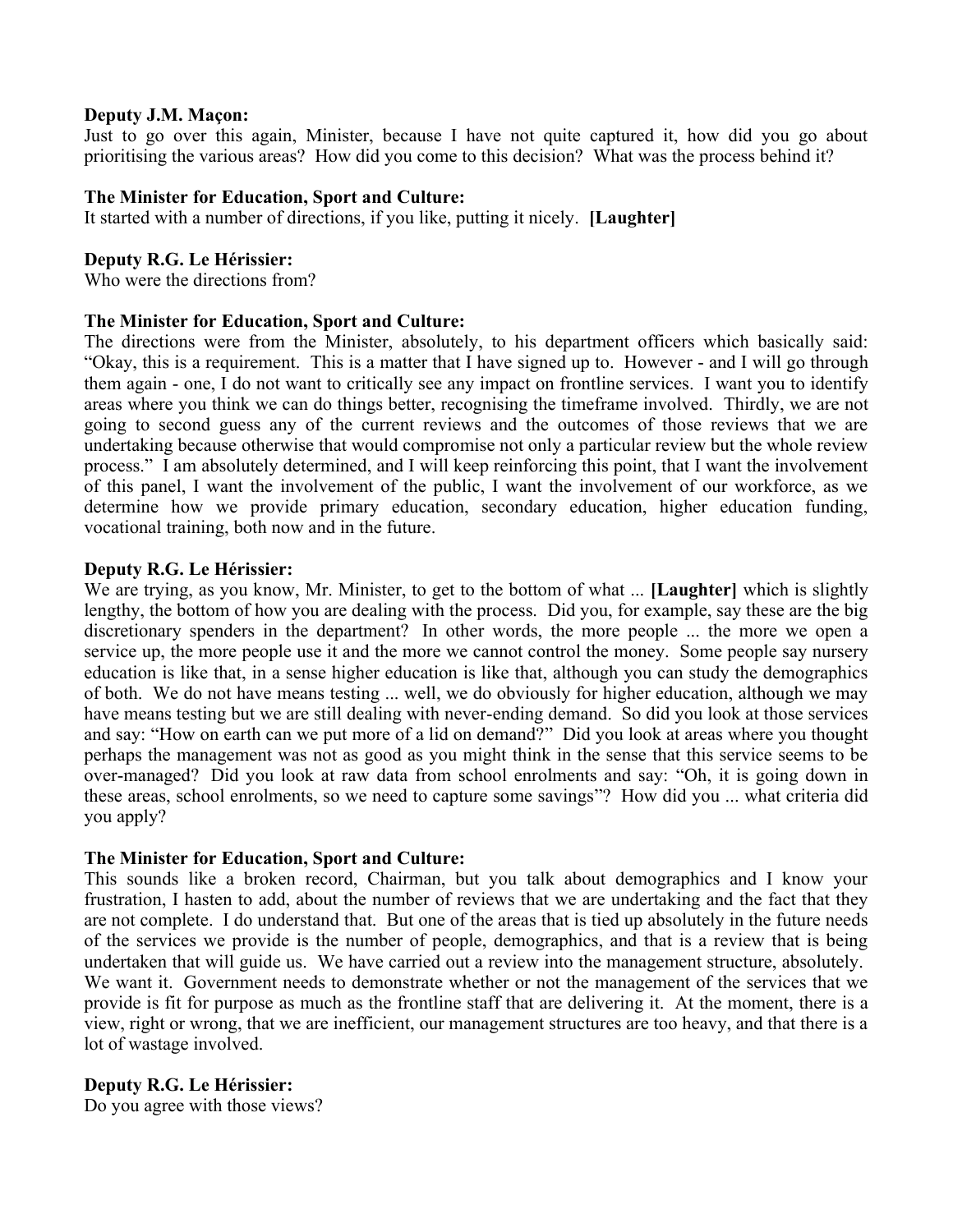# **The Minister for Education, Sport and Culture:**

I agree there is always a place for improvement, but one thing I will say and, you know, it could be argued: "You would say that because you are Minister for Education, Sport and Culture", but what I have found and I believe the review on the management structure of our department has shown is that actually we have an efficient management system in place. Depending on the demands placed on them ... and together with the Minister for Treasury and Resources I have placed huge demands - huge on my department linked to the reviews that are being undertaken at the moment and the need to carry out business as usual. Recognising that, I believe that we do have a good structure. We have a devolved system of management anyway with a lot of the services we provide through the schools.

# **Deputy R.G. Le Hérissier:**

What about the big discretionary areas of expenditure? Then I will move to my 2 colleagues.

# **The Minister for Education, Sport and Culture:**

Discretionary as in ...?

# **Deputy R.G. Le Hérissier:**

Well, where you cannot really control the demand. If a parent qualifies for higher education support they get it. If a parent qualifies for nursery support they get it. How would you handle ...

# **The Minister for Education, Sport and Culture:**

I would suggest that is not discretionary because we have a statutory responsibility to support people in education, including access to higher education.

# **Deputy R.G. Le Hérissier:**

Well, demand led.

# **The Minister for Education, Sport and Culture:**

It is acknowledged, as it is with the income support scheme, that there are going to be variations in demand which need to be met. It would be ridiculous to believe that you could somehow ring-fence the number and say: "Over and above that you are out, but these ones are in." You have to have the flexibility of that sort of ... flexibility within the system to allow you to adapt and adjust to the demand. This year I can tell you that we have noticed more people coming to our department requiring additional assistance because they have found themselves either out of work or with a reduced income and these issues will always be faced by our department. We are required, quite properly required not only as a department, as a government, to meet those needs if they are real.

# **Deputy T.M. Pitman:**

Having done the school suspensions review, I would be interested if you could speak to us a bit about the restructuring of the special education needs service and the way emotional and behavioural support is delivered to primary school children.

# **The Minister for Education, Sport and Culture:**

Absolutely. First of all, if I have not thanked you before, I felt that your suspensions review and report was a very fair and balanced document.

# **Deputy T.M. Pitman:**

You liked it better than a couple of headmasters then. **[Laughter]**

# **The Minister for Education, Sport and Culture:**

I accept that certain people might have a different view. With regard to special needs, I think we are all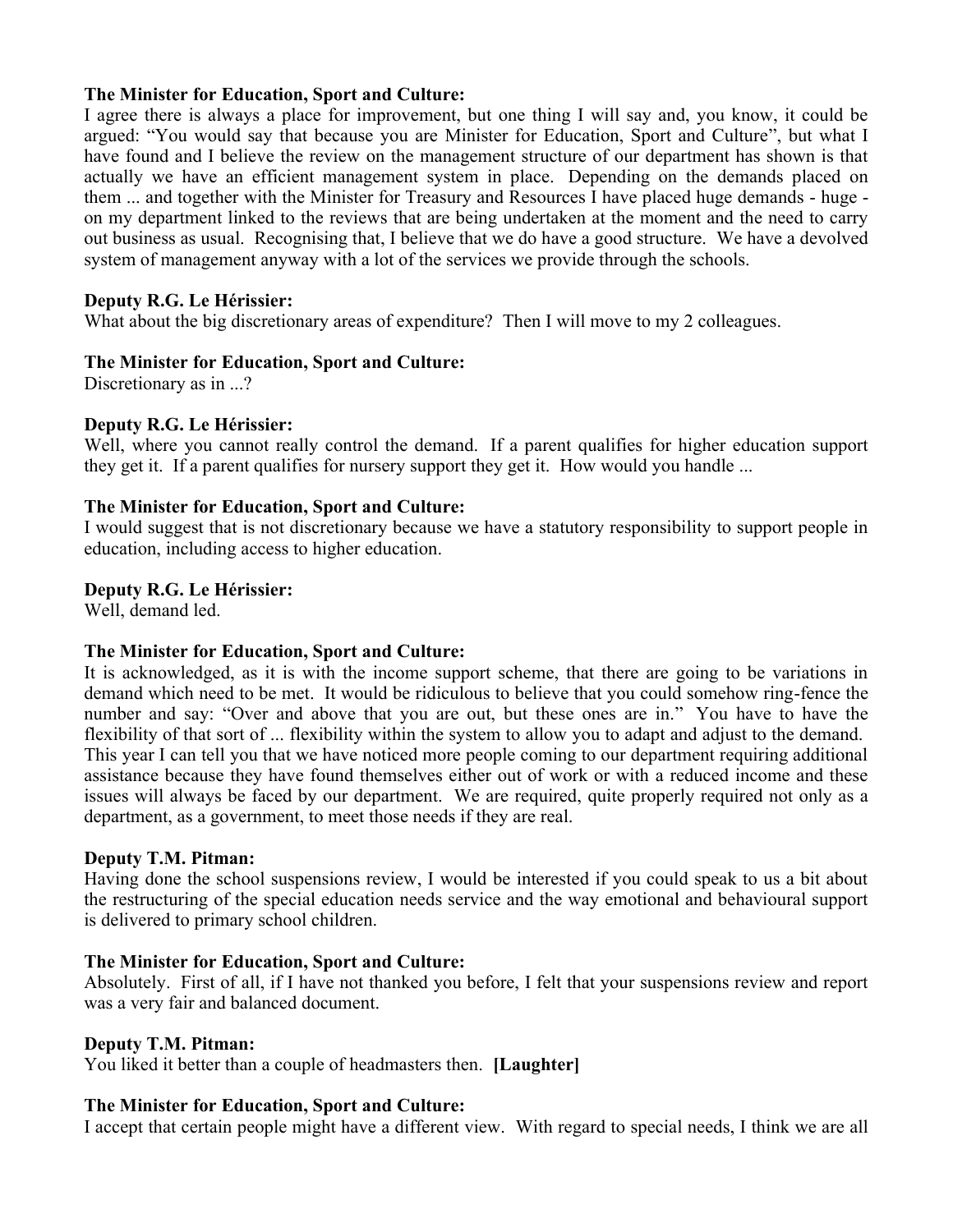well aware ... special educational needs, shall I say. We are all well aware of the particular challenges that that brings. They are challenges which do not diminish over time; in fact, if anything, I think that they are increasing for various reasons that we do not need to go into today. Our aim is working with our partners to ensure that we provide and meet the needs of those that require special education and that additional support over and above what we would normally provide within our education system. As such, we have been reviewing the way we provide those services. We have also been encouraged by the fact that one of our partners in particular, Health and Social Services, is now able to step up to the mark and provide the support that perhaps had been either lacking or part covered by our department. Equally, there is a new initiative that has been ... well, it is not a new initiative, it is a new plan that is being developed with the children's policy group that I am part of which will help shape the support provided to all children and young people, including those with special needs.

# [15:00]

Also, we have funds - additional funds which the States has provided, quite rightly, for running the Williamson plan and that major review that was undertaken - to underpin the support that is required for these people. So, in light of that, basically to cut a long story short, what we have done is we have looked at where we can deliver and provide support in a different way and perhaps reduce - and we come back to sort of management type costs, administration costs - management costs without impacting on those frontline services in the knowledge that we now have partners with equal commitment and funds to be able to support those individuals.

# **Deputy R.G. Le Hérissier:**

Who are these partners?

# **The Minister for Education, Sport and Culture:**

Well, predominantly it is Health and Social Services, and Home Affairs is the other partner.

# **Deputy M. Tadier:**

The question ... I think it is probably the appropriate time to ask it. We had the Minister for Home Affairs in earlier and obviously he is discouraged, as I imagine any department would be, from making savings which are going to impact on another department. You cannot simply just, you know, credit the money around. Is that ... how is it going to impact, that last ...?

# **The Minister for Education, Sport and Culture:**

It is not because this is all about ... and we are paying attention to some of your recommendations, and it is looking at maybe including some of these young people more in the mainstream school and providing the support on the campus rather than in isolated situations. It revolves all around that sort of reorganisation and rearrangement of the current support. We have had ... and my Chief Officer is more than happy to come in at any time **[Laughter]**. We have had discussions with all of those involved and we believe that although there is a saving that will fall out of this, it will not detract from the support that we can provide, ongoing support.

# **Deputy M. Tadier:**

Can we talk concrete figures, though? It says here that there will be a saving of £165,000. That is what is being proposed from the restructuring of the special needs. What does that entail materially?

# **Director for Education, Sport and Culture:**

There are a couple of things. The first thing is around the central support provided at the department. There are opportunities to restructure the balance of the education support team and that is basically around educational psychologists, the number of educational psychologists that we have and the role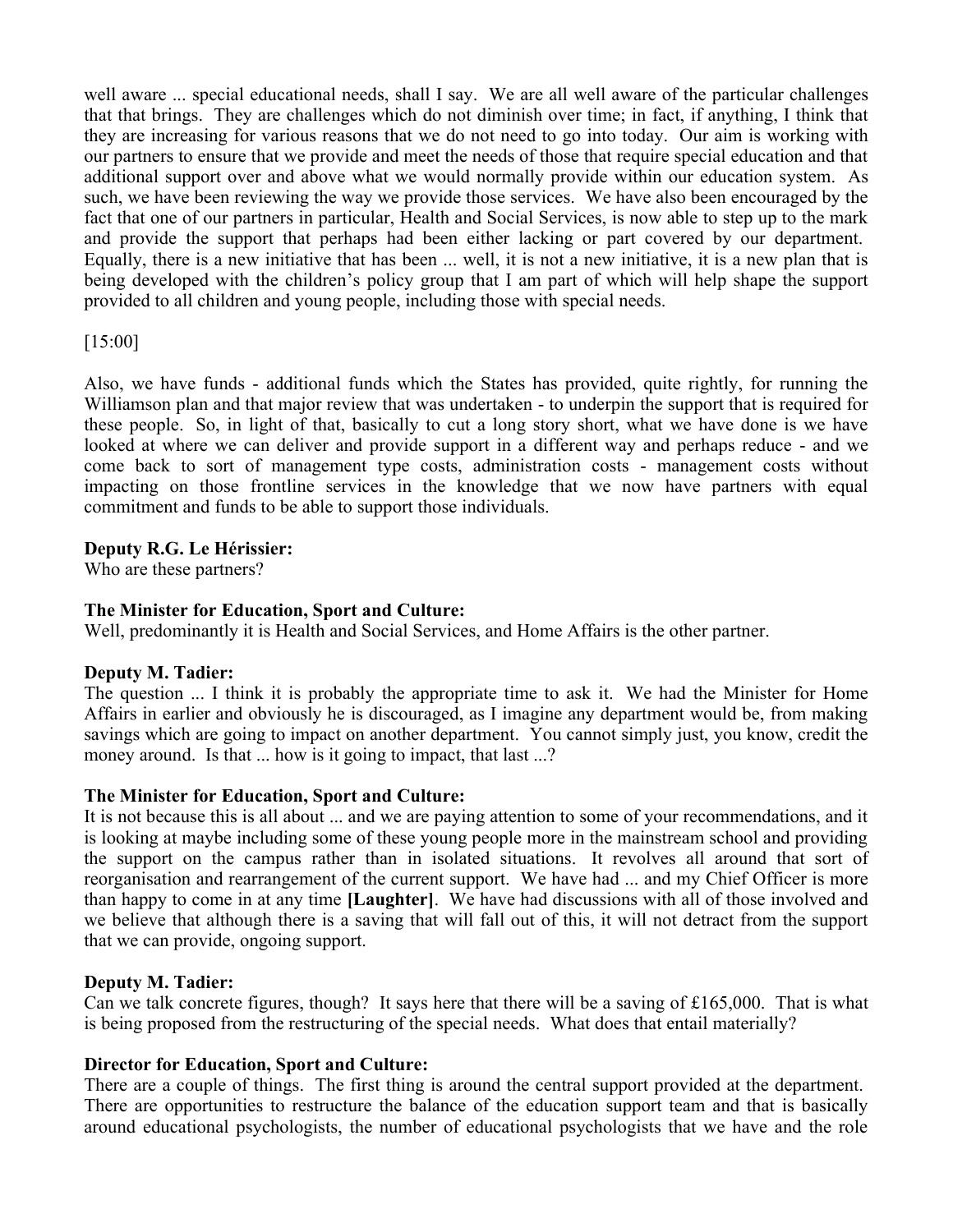that they play. The other one which we believe will also lead to a better experience for the young people is around St. James School and St. James School, as you are aware, is a small school which is located on its own for 20 pupils. It is a very good experience for the children, but the danger in those situations is that the children become isolated from the mainstream. In fact, the teachers become isolated from the mainstream as well. So, we are looking to use some of the surplus places that have been created by closing a form in other schools to co-locate St. James on the grounds of a mainstream school. That means you have the best of both worlds because when the children need the specialist unit in accordance with the recommendations that you have made in your suspensions report, it is there for them but there is also ... they do not become isolated and they will have the opportunity to move back into mainstream, maybe not for 100 per cent of the time but for whatever percentage of time is appropriate according to the individual child's needs. That would reduce the management overhead because quite clearly the structure would then change such that the unit would come under the management structure of the primary school so you would not need 2 separate structures. The detail of that has to be worked out  $but \dots$ 

# **Deputy M. Tadier:**

But explicitly what is there that was there before that cost  $£165,000$  that will not be there afterwards? Which positions will be cut?

# **Director for Education, Sport and Culture:**

Well, a management position in terms of the school would be reduced.

# **Deputy M. Tadier:**

At which school?

# **Director for Education, Sport and Culture:**

In terms of St. James School would be reduced, and the other saving is not replacing an educational psychologist who is due to retire.

# **The Minister for Education, Sport and Culture:**

I would suggest, I mean, I did speak to the Chairman briefly earlier, that obviously first of all, as has been said many times before, these are saving proposals that still require decisions of the States and as such there are some pieces of information that perhaps would be considered to be sensitive. I would ask that rather than deal with those issues on posts and things in this forum we hold that back to the private hearing later. It is just because it would be wrong to speak about something that may or may not be able to be delivered.

# **Deputy M. Tadier:**

That is fine. I would just comment generally while there are some tangible cuts, you know, like school milk or lifeguards that are easy to envisage, there are quite a few comments there where it talks of restructuring and redefining and it is not ... I mean, it is basically accountant's talk or something ...

# **Director for Education, Sport and Culture:**

It is very difficult to manage change in a way that keeps all the people who are affected engaged in appropriate communication. So I think when you put things into the public domain you have to make sure that you have had an opportunity to talk to the groups, the staff, on some occasions the unions, and it is really just to facilitate the communication process. Effectively, it is about restructuring.

# **Deputy R.G. Le Hérissier:**

Have you actually ... the Minister did allude to this, but have staff been approached and asked for their ideas?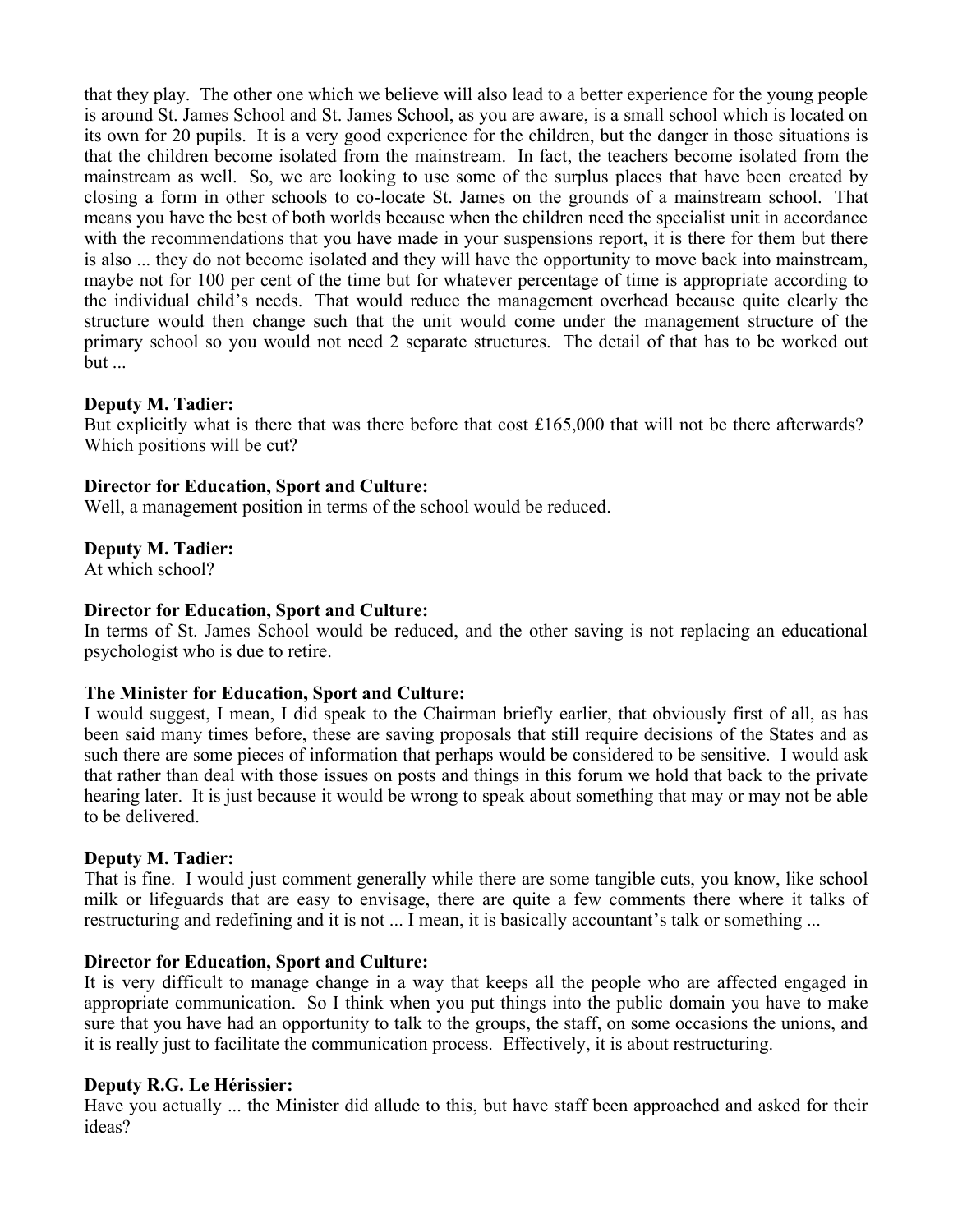# **Director for Education, Sport and Culture:**

Yes. I think one of the points ... you mentioned a few things that you thought perhaps the department should be thinking about and prioritising, and the first thing I would say is that change in education is not something that happens overnight.

# **Deputy R.G. Le Hérissier:**

I would not think anything happens overnight. **[Laughter]**

# **Director for Education, Sport and Culture:**

It is something ... if you are going to introduce major reform, major reform takes time and appropriate consultation with all the stakeholders, the public, parents and children, teachers, et cetera. So, there is a lot to go through. What we have tried to do is to set aside up to the 2 per cent for next year and to look at the rest of the savings as a longer term journey because you would have to do some serious thinking about the structure of education if you were going to deliver against those. So, that has been the process to date. Now, in doing that, we have had a number of workshops, yes. So we have met with, for example, all the primary heads, we have met with all the secondary heads, we have met with the instrumental music service. In effect, the department has set aside 20 per cent of senior management time to look at the comprehensive spending review and we have organised a number of workshops and we are working our way through it. Quite clearly, if people have not yet been consulted they will, I guess, wonder why but it is only a question of getting to it. It would be inappropriate obviously to do things the wrong way around. We have to start talking with primary heads and secondary heads if it is about the structure of the school system, and then obviously we will want to talk to teachers to see how they will be affected and to get their ideas for potential changes there as well. Then again the parents ...

# **The Minister for Education, Sport and Culture:**

Just to finish that comment off, I have personally given undertakings to teachers' unions and the public generally that they will be fully involved in this decision-making process.

# **Director for Education, Sport and Culture:**

Can I also give you a good example of how we have tried to get to the right people first, because as you will be aware we have been trying to work on the structure, looking at the structure of secondary education, and we started that off by asking all year 12 students on the Island about the choices that they made and about whether they got access to the choices that they want to follow, before we did anything.

# **Deputy T.M. Pitman:**

Is this on ... are you talking about A level, for A level choice?

# **Director for Education, Sport and Culture:**

Yes.

# **Deputy T.M. Pitman:**

I just want to take it back a bit. You made a point about the cuts were not shroud waving and we accept that. With things like language assistants, school milk, lifeguards, I mean, most of us will probably say very little chance of getting through the States anyway. Where does that put you?

# **The Minister for Education, Sport and Culture:**

Well, yes, I mean, school milk fortunately **[Laughter]** although it is titled school is actually ... it is the Minister for Economic Development that is putting forward that particular saving proposal. I think that, as I said before, no matter what area you identify possible savings, there are going to be individuals that will question it. With regards the language assistants, I felt, rightly or wrongly, that I prefer to protect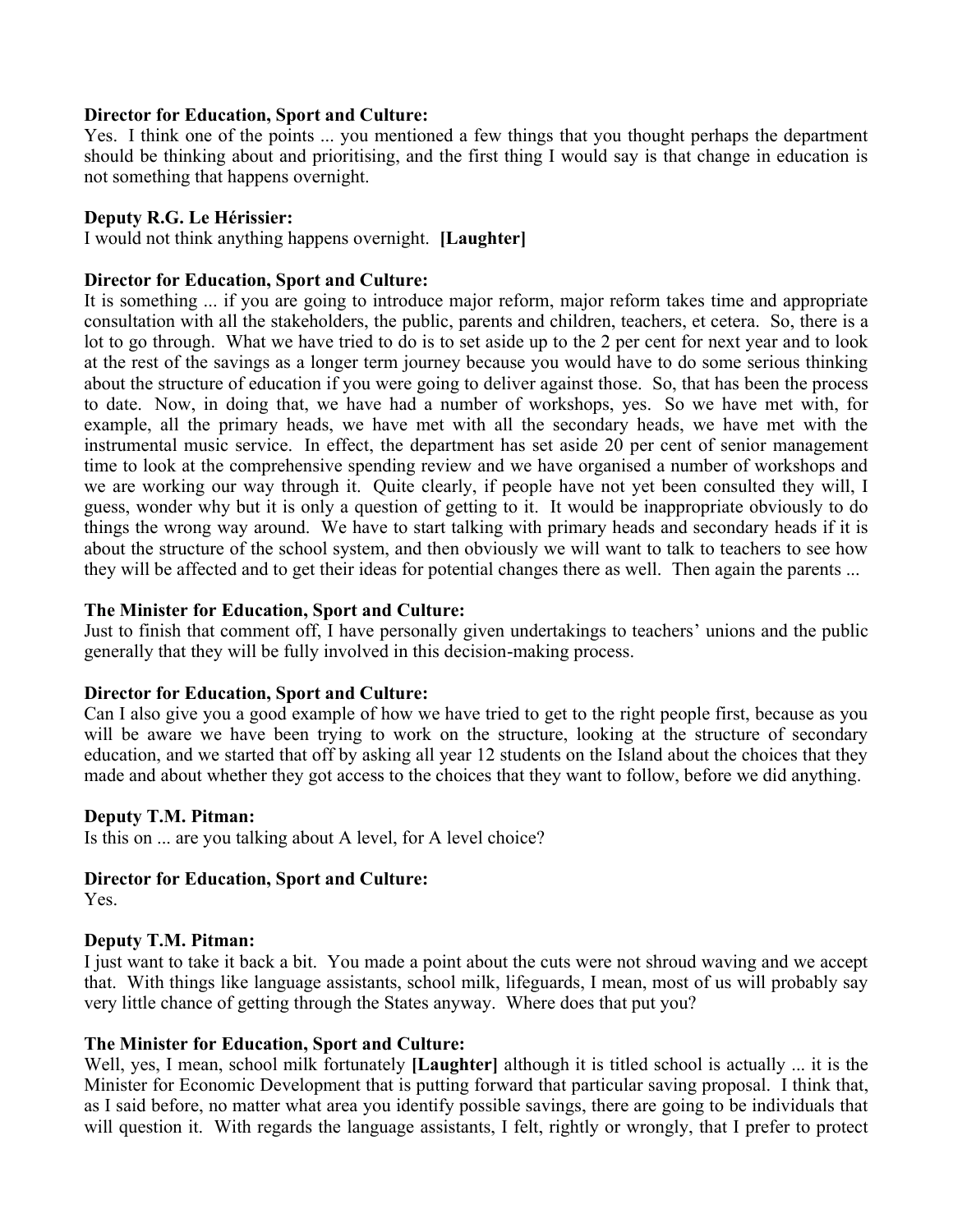the permanent language teachers and providers and look at alternatives and work with them, should I say, to see whether alternatives to the current provision could be found at a reduced cost. That is an ongoing piece of work. I have had discussions with the Honorary French Consul over this matter to see whether or not Alliance Français or the French Government might be interested in supporting the development of the French language perhaps more than they are doing at the moment. I think that is still an option that we are exploring. Ultimately and equally alongside of it, I am wanting to protect the provision and our frontline services. Now, whether we like it or not, there will be choices to make and in this particular case I recognise that some States Members and other individuals feel that targeting language assistants is perhaps not what they would prefer. I think it is right that we have the debate. It is right that we are aware and made aware of all the issues and the concerns around it, and ultimately if people do not feel confident that we can provide and educate our young people with regards the teaching of the French language in the appropriate manner and that it is essential that we should have language assistants, so be it. So be it.

# **Deputy R.G. Le Hérissier:**

What is your view on that?

# **The Minister for Education, Sport and Culture:**

My view is that I do believe that given we can deal with some of the concerns that have been raised by our permanent language teachers over this particular matter, that we are able to avoid the need for continuing with our temporary assistants.

# **Deputy R.G. Le Hérissier:**

Okay.

# **Director for Education, Sport and Culture:**

Can I just clarify for you that the proposal is not to cut language assistants per se but to reduce the number of language assistants. Language assistants are not required everywhere all the time so it is about making the best use of a reduced resource. The other thing, of course, it has to be looked at in the context of new technology. There is absolutely nothing to stop schools now communicating with schools in France, with teachers in France, using video-conferencing, the internet and stuff. So there are opportunities there to explore new ways of doing this that may well enhance the provision. The language assistants where examination classes have been concerned or are to be concerned is still in place, so that is not being reduced.

# **The Minister for Education, Sport and Culture:**

Thank you for clarifying that.

# **Deputy M. Tadier:**

I just want to ask what proportion of that sum, the £298,000, relates to language assistants. Is it the entire sum?

# **The Minister for Education, Sport and Culture:**

No, no.

# **Deputy M. Tadier:**

I do not know if you have those figures at hand.

# **Director for Education, Sport and Culture:**

No, that £298,000 is a range of things in relation to the ... you know, support for schools and colleges. I am not sure that I have that with me at the moment but we can come back to you with that figure.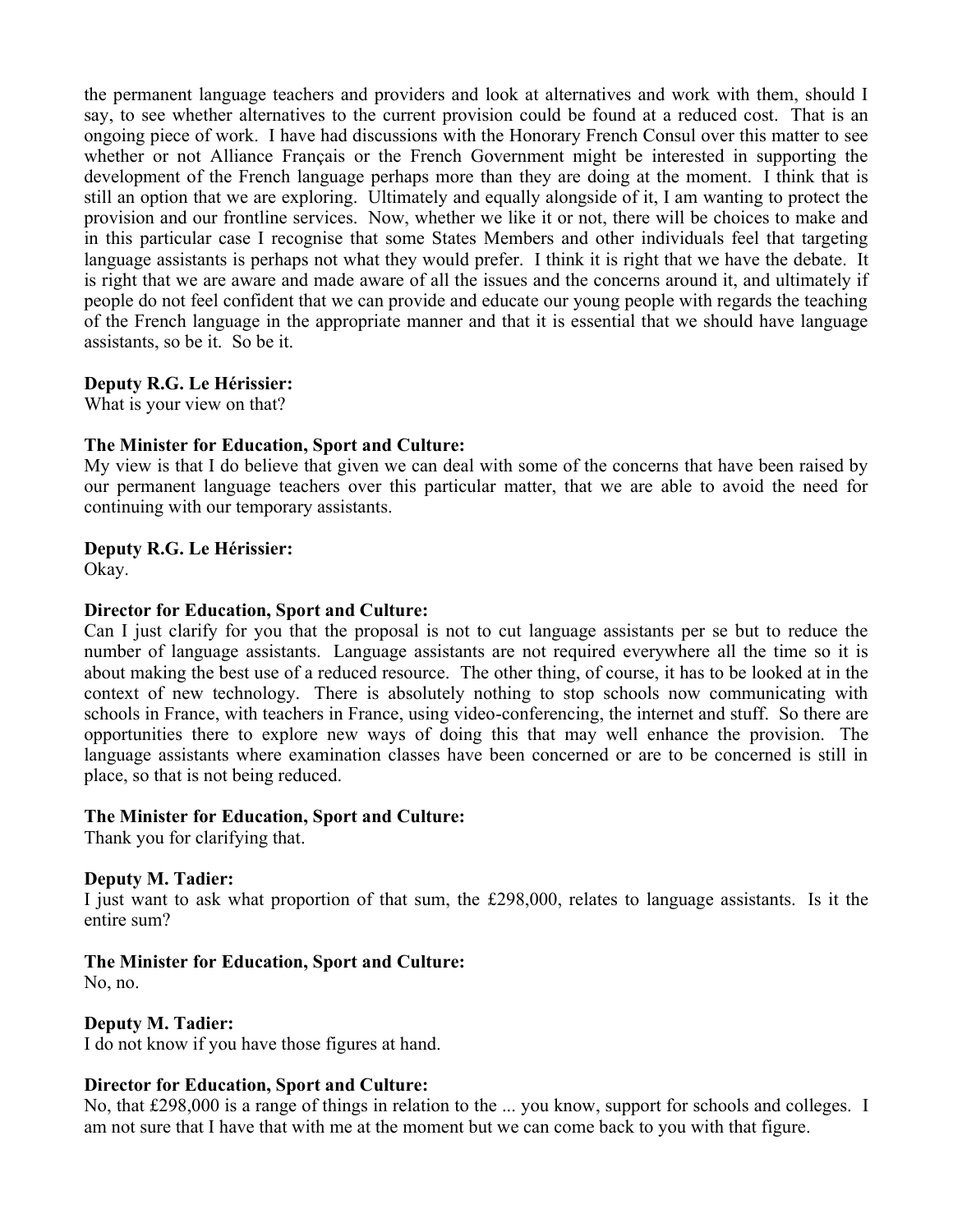# **Deputy J.M. Maçon:**

Would it be possible to have the breakdown of that figure, how it is ...?

# **Director for Education, Sport and Culture:**

Yes.

# **Deputy M. Tadier:**

Is Jersey French still taught in schools, by the way, as an option?

# **Director for Education, Sport and Culture:**

Yes.

# **Deputy M. Tadier:**

That has not been looked at being cut?

# **Director for Education, Sport and Culture:**

Well, Jersey French is taught in schools by virtue of a decision of the States, so I would have thought we would need to take advice on this - that any modification to that programme would need to be agreed by the States. In a sense, the department passports a grant from the States. Although it is within the Education, Sport and Culture budget it is effectively ring-fenced in there.

# **Deputy T.M. Pitman:**

Could you find out the figure for us?

# **The Minister for Education, Sport and Culture:**

Currently it is about £137,000.

# **Deputy T.M. Pitman:**

Really? For a moribund language?

# **The Minister for Education, Sport and Culture:**

Well, you could view it as that. Actually, we have just recently signed a new and improved ... I say recently, I think it was last year, a new improved agreement with the Don Balleine Trust to provide a qualification in Jersey French.

# [15:15]

If we are wanting to maintain and develop and recognise our identity, Jersey French is part of that. Yes, it is a small part, but equally I think that if you speak to the many young primary children that take part in out of school, out of hours lessons in Jersey French and those that are now studying it to equivalent G.C.S.E. (General Certificate of Secondary Education) level, they firmly believe that it should be and form part of the educational offering.

# **Assistant Minister for Education, Sport and Culture:**

Can I just say that at the Eisteddfod last year there were so many children from primary school that they had a very full day of all the children performing in their Jersey French and it was absolutely wonderful to see so many little kids actually thoroughly enjoying it.

# **Deputy T.M. Pitman:**

I am not saying that Jersey French is ... my question is if it is a nice to have rather than essential when it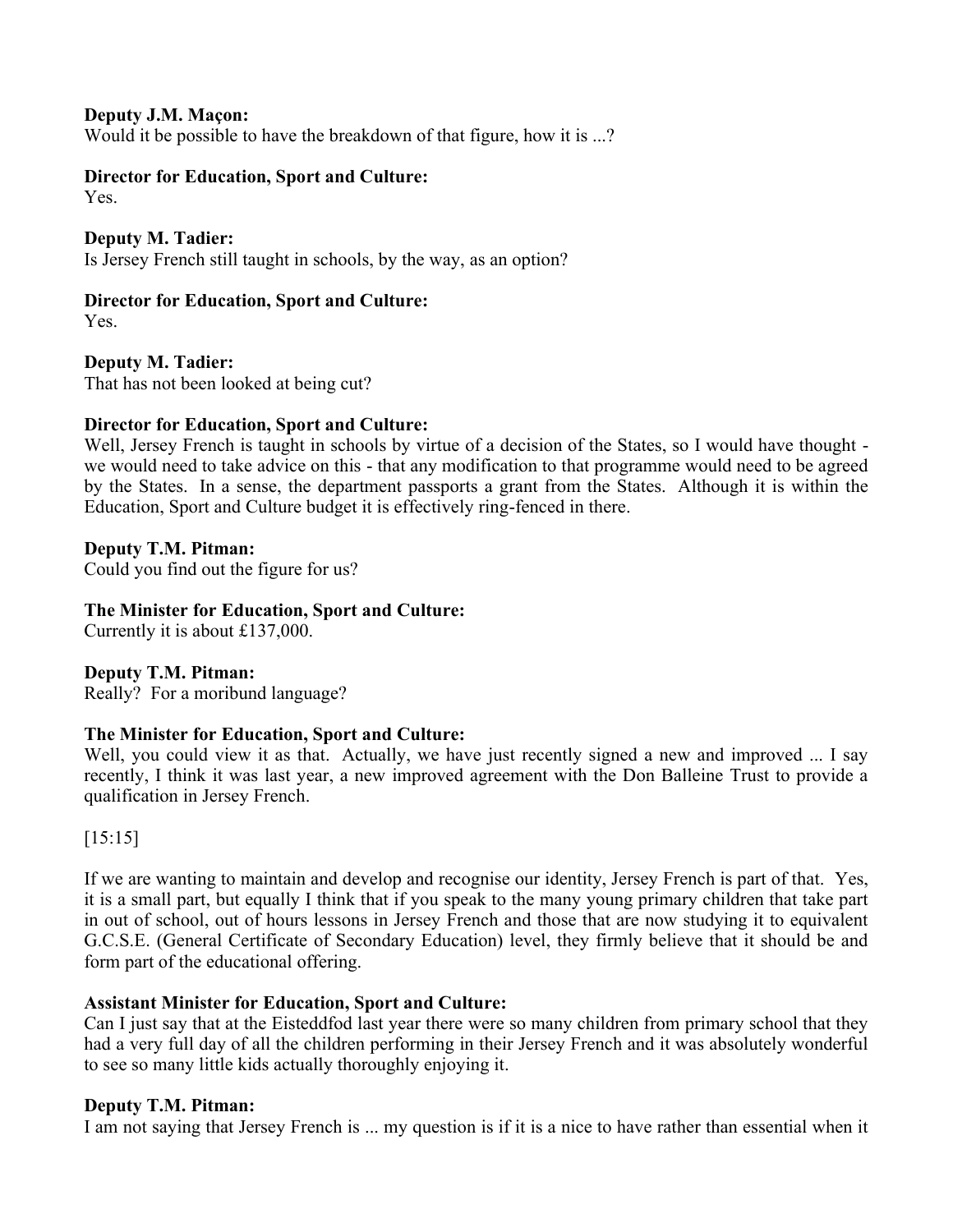could pay for 5 or 6 lifeguards during the summer and put people in tangible employment.

# **Assistant Minister for Education, Sport and Culture:**

It is culture, is it not? It is our culture and heritage.

# **Deputy R.G. Le Hérissier:**

I thank the Deputy. I was quite ... Mr. Minister, it would be quite nice if we could hear from the Assistant Minister for Culture and Heritage who has very politely sat there. I wonder if we could draw her in. I was hoping we would when the dreaded word St. James was mentioned but we never crossed over to the other St. James. I wonder if you could tell us because it is going to be very difficult to sell to the States the Minister's proposition that there is an extra 2,000 needed to make Heritage sustainable. What is meant by sustainable? That the current structure continues, albeit with a reducing tourist and visitor number, or that we shrink the number of facilities to match the shrinkage in numbers. What is being sustained?

# **Assistant Minister for Education, Sport and Culture:**

Part of their S.L.A. (Service Level Agreement) is the fact they have got various places that they have got to look after like the museum, the castle and things like that. That is part of their remit. Things like forts and towers and things that they have taken on now are not part of what has to be done, so it has been their decision to take these things on.

# **The Minister for Education, Sport and Culture:**

With Jersey Heritage Trust, if we are on that subject, 2 things need to be made very clear. A lot of time and effort has been made by the department to look at Jersey Heritage Trust. Indeed, Jersey Heritage Trust have, as part of the new arrangements, restructured and reviewed their costs. They have identified and are required to deliver a saving of £350,000, which is about 10 per cent of their budget which has impacted on the individual and also access to certain heritage sites.

#### **Deputy R.G. Le Hérissier:**

But you are returning £200,000 of those savings.

# **The Minister for Education, Sport and Culture:**

It was acknowledged, as I say, and this is all in the public domain. It was identified that Jersey Heritage Trust were facing a deficit of about £550,000 and that something needed to be done. We felt again that they needed to deal with the management and the financial situation and we were there to help and guide them to do that, acknowledging that if we wanted to avoid permanent closures, that we could be required to provide additional funding. In reality, as I say, Jersey Heritage Trust have been able to identify and will deliver £350,000 worth of the £550,000 deficit.

# **Deputy R.G. Le Hérissier:**

But if you get your £200,000, where will that go to?

# **The Minister for Education, Sport and Culture:**

To maintain the current restructured Jersey Heritage Trust and we have reduced the opening hours of certain of our heritage sites. They will maintain an education programme. They will be required to work with other organisations to deliver and support our heritage and let us not forget that Jersey Heritage Trust have been tasked with managing our heritage sites. Ultimately, it is our responsibility as an Island to take charge of, and be responsible for, the actual physical properties. Again, for various reasons, this is a matter that has not been dealt with up to now. The proposal that we are bringing to the States is designed, as my Assistant Minister said, not only to ensure that Jersey Heritage Trust will have a much stronger service level agreement in place so that we can hold them to account as much as they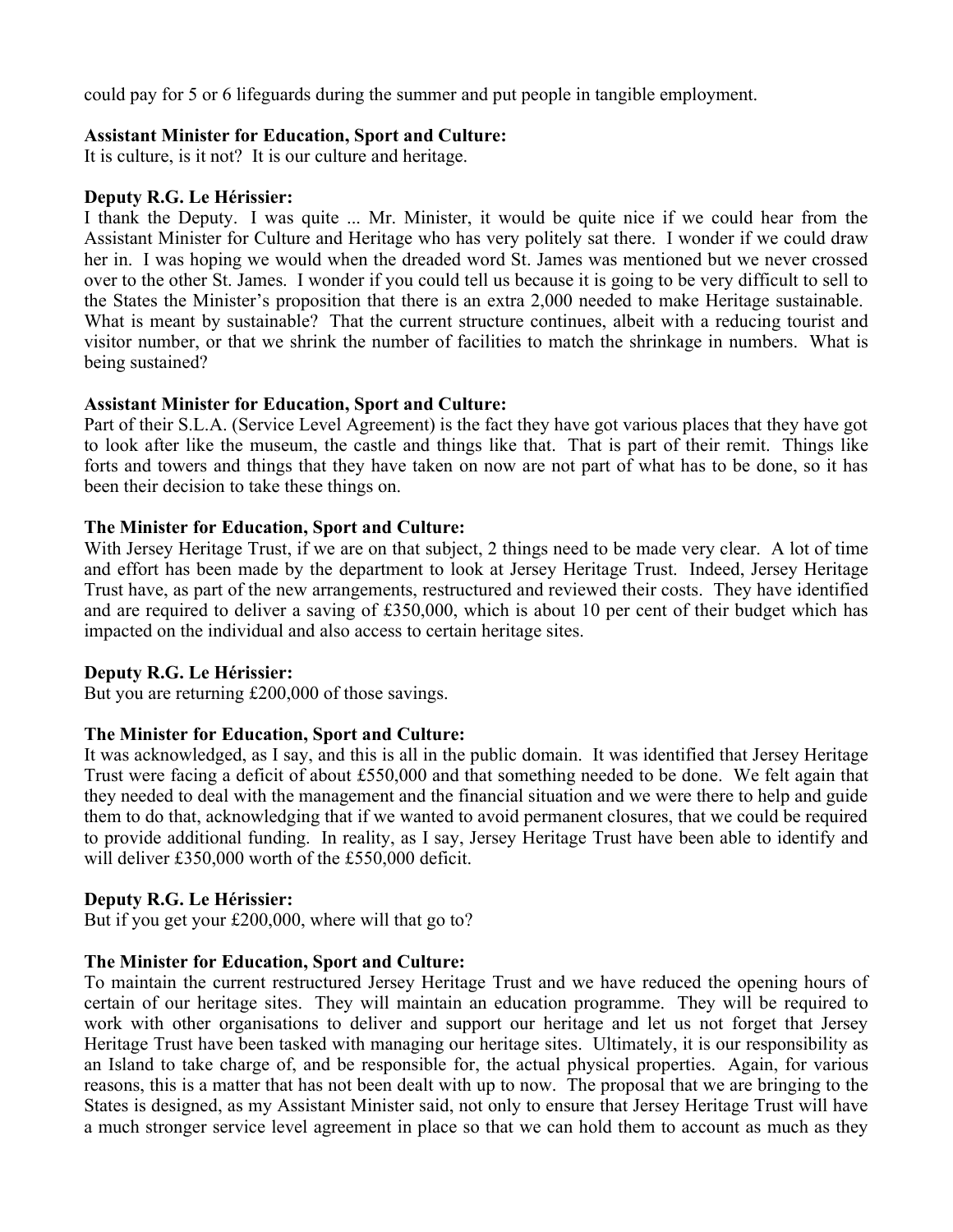can hold us to account because we have responsibility in it, we are a partner in it, but equally that sufficient funds are allocated to ensure that our sites can be refreshed and maintained so that they can attract and continue to attract both locals and visitors alike who will enjoy and benefit from the sites that we have on our Island.

#### **Deputy R.G. Le Hérissier:**

Okay, thank you for that, Minister. It is a bit like having the debate early. I wonder if we could go back to the Assistant Minister.

#### **Assistant Minister for Education, Sport and Culture:**

Just one thing I was going to say, in 2005, Jersey Heritage flagged up the fact that they were going to be short of funds and unfortunately it was sort of put on leave there.

#### **The Minister for Education, Sport and Culture:**

It has taken this long to deal with it.

#### **Deputy R.G. Le Hérissier:**

The other part of your mandate, of course, is culture and the 2 are often conflated, culture and heritage, and that is where I was going to get in on the St. James Centre as opposed to the St. James Special Needs school. What view have you taken on that because there has been a constant complaint that the cultural strategy was brought in but there was never any financing brought in before the strategy? So in the face of these cuts, and culture is not mentioned, but, of course, in a way it is hard to take away what you have not given other than the block grants to people like the Opera House. So how are you going to deal with the cuts programme in culture or does it impact on culture directly?

#### **Assistant Minister for Education, Sport and Culture:**

It is not going to hit them directly because their grants are not huge. I think if you cut their grants, they are going to go out of business so we will have to try and maintain the actual grants that we are giving to them at the moment. With St. James is obviously a bit up in the air as to what is going to happen there because we are doing the review on performance base. Perhaps St. James could be redeveloped or something like that. At the moment, we are not … this is still … of course this is held by Property Holdings, Property Holdings are very much in charge.

#### **Deputy R.G. Le Hérissier:**

What is your view? Do you think St. James is a fully integrated part of the cultural estate or we could be using it a bit more?

# **Assistant Minister for Education, Sport and Culture:**

I think we could use it a bit more but it is not perfect for a performing venue. The acoustics are not brilliant in there.

# **Deputy T.M. Pitman:**

The scaffolding …

#### **The Minister for Education, Sport and Culture:**

I wish I could remember the comment that Senator Perchard made about the scaffolding. Just to pick up on St. James and perhaps other property matters. We are undertaking a major review of property in conjunction with our Property Holdings and you will be pleased to know with regard to school milk, in this case there are no sacred cows and that all our property will be looked at. I want to make sure that we maximise the facilities that we have. I think there are some brilliant examples and we do things in some areas very, very well and I cite St. Andrew's school as a brilliant example of what a property can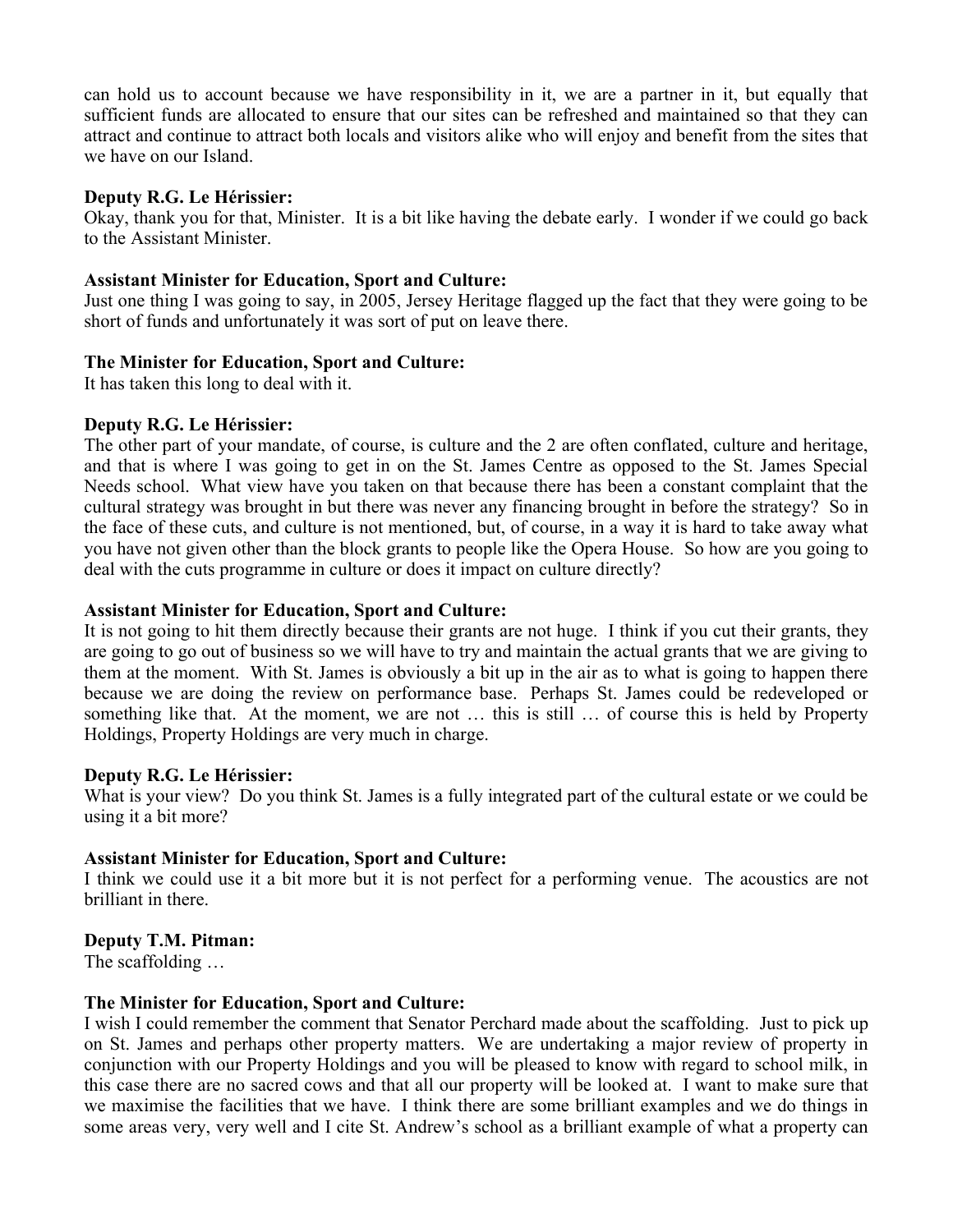be used for. Not only does it support the young people and provide education for the young people in that area but equally it supports the community. I think it is utilised 7 days a week in some shape or form which is only right because it is a public property and it should be available and accessible by the community. Our challenge, as we go through and review the property that we administer, is that we maximise those chances and, indeed, with St. Martin's school, it is a capital project that has been discussed and the redevelopment of that school has been spoken about for many, many years. I have had discussions with the Constable of St. Martin and other members of his administration to see whether or not, with the opportunities for the redevelopment of that school and by redesigning, we can incorporate and gain community benefit from that school that perhaps otherwise one would not have. So coming back to performance spaces, absolutely right we should be looking at our performance spaces to ensure that they meet the needs of our community. I am well aware that the Arts Trust and the Arts Centre have been considering what their needs will be in the short, the medium and longer term. I think that there could be some opportunities to explore which includes perhaps creating a central performance space rather than the isolated units that we have. I hasten to add I am not including in this discussion the Opera House. The Opera House is separate and is recognised to be absolutely separate and important.

# **Deputy R.G. Le Hérissier:**

Okay, Deputy Maçon first.

#### **Deputy J.M. Maçon:**

No, because I want to move on to another subject.

#### **Deputy M. Tadier:**

It is on the same subject, just very quickly. Mr. Minister, disregarding the S.S.I. (Site of Special Interest) on St. James church, would you be in favour of just knocking it down, building a purpose-built facility for the Arts which would probably save money in the long run?

#### **The Minister for Education, Sport and Culture:**

I have already had general discussions with the Minister for Planning about St. James because I think he is as concerned as everybody else that we cannot carry on by just ignoring or not dealing with the particular property. I would hope that any proposals that might come out of the review and the discussions about performance spaces he would, firstly, be mindful about and secondly, he will, within his remit, consider what may be appropriate for that site.

#### **Deputy J.M. Maçon:**

Asking about the things that have not been put forward, because obviously you have a list now of what you have decided to move forward on. Have you held certain things back, the anthem, for example, in order to mingle 3 or 5 per cent cuts?

#### **The Minister for Education, Sport and Culture:**

I apologise for the delay in bringing the anthem to the States because I am well aware, Deputy Maçon, of your real interest.

#### **Deputy M. Tadier:**

We have got to make sure we are signing from the same hymn sheet. **[Laughter]**

#### **The Minister for Education, Sport and Culture:**

Just for finish off on the anthem, I am carrying out, I believe, the instructions that I was given or inherited when I took on the role of Minister for Education, Sport and Culture. I do not necessarily believe it needs a States decision to acknowledge it as the anthem. I think that as with the case of *Beautiful Jersey*, *My Normandy* and other local songs, that anthems grow almost organically as they get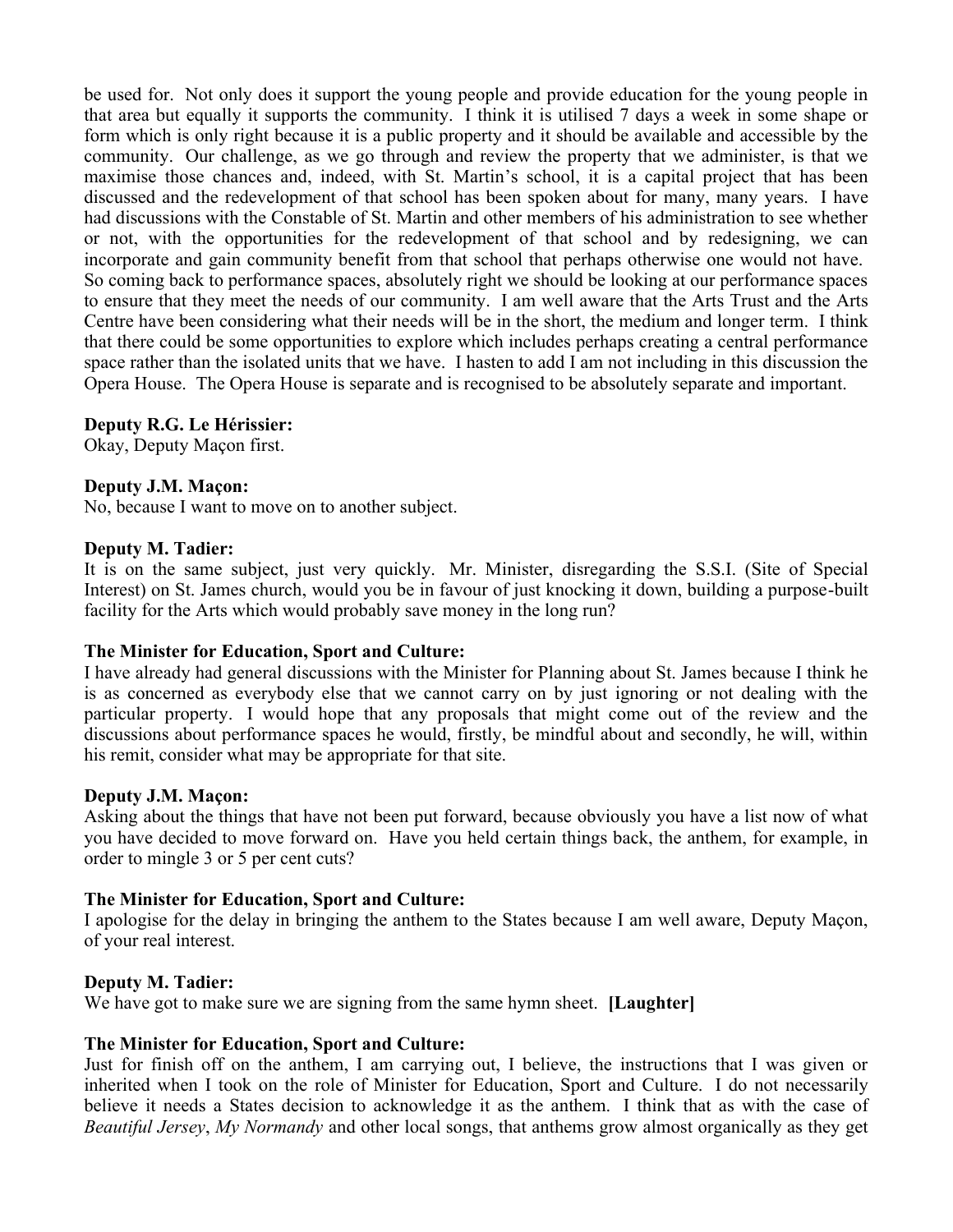known, as they are used in the different forms and settings and so I just believe that rather than look at the anthem as something that is in conflict or would be in conflict or designed to replace existing wellknown Island songs, I think we would look at it as an opportunity to add perhaps to the …

# **Deputy R.G. Le Hérissier:**

The question is not about the desirability or otherwise. It is about what cuts did you not consider, e.g., the anthem. So are there other cuts as well?

# **The Minister for Education, Sport and Culture:**

What do you mean?

# **Deputy R.G. Le Hérissier:**

That you did not consider, in other words, you said …

# **Deputy J.M. Maçon:**

We are considering that after the 2 per cent there will be a 3 per cent and then a 5 per cent so, given the options here, were there other options which were not put forward in order to hold them back for these other cuts?

# **The Minister for Education, Sport and Culture:**

I just explained earlier on that we are undertaking a number of major reviews and as such I am not, was not and still not prepared to second guess the outcomes of those reviews. If you look at the services we provide, 2 things have got to be recognised. One is our major cost is staff. Equally, we are required to provide education for the Island. Collectively, that amounts of 80 per cent plus of our budget. So if you are asking me is it going to be easy or even possible to deliver a 4 to 10 per cent of savings at this time, I would say I cannot tell you. And I …

[15:30]

# **Deputy R.G. Le Hérissier:**

Yet you committed yourself to £1,127,000 from the reviews.

# **The Minister for Education, Sport and Culture:**

Yes, because I believed, and time will tell if I was correct in my assumptions, that those savings could be delivered and great care was taken albeit that some people might not recognise that.

# **Deputy M. Tadier:**

Is this an academic exercise? We know you have done this in good faith like other Ministers.

# **The Minister for Education, Sport and Culture:**

Not at all.

# **Deputy M. Tadier:**

But the litmus test is not whether … it is for the Assembly, is it not, to decide and it may well be that all of the proposals are not acceptable to the Assembly or the public.

# **The Minister for Education, Sport and Culture:**

No, I would hope in the same way that I am trying to explain, and will continue to explain, that the savings that we are proposing are able to be delivered and they are real savings. That is another word I would like to underline. I believe there are real savings that will we can reduce our budget by. If people do not believe that I have gone through the proper process, if I have come to the wrong conclusions with